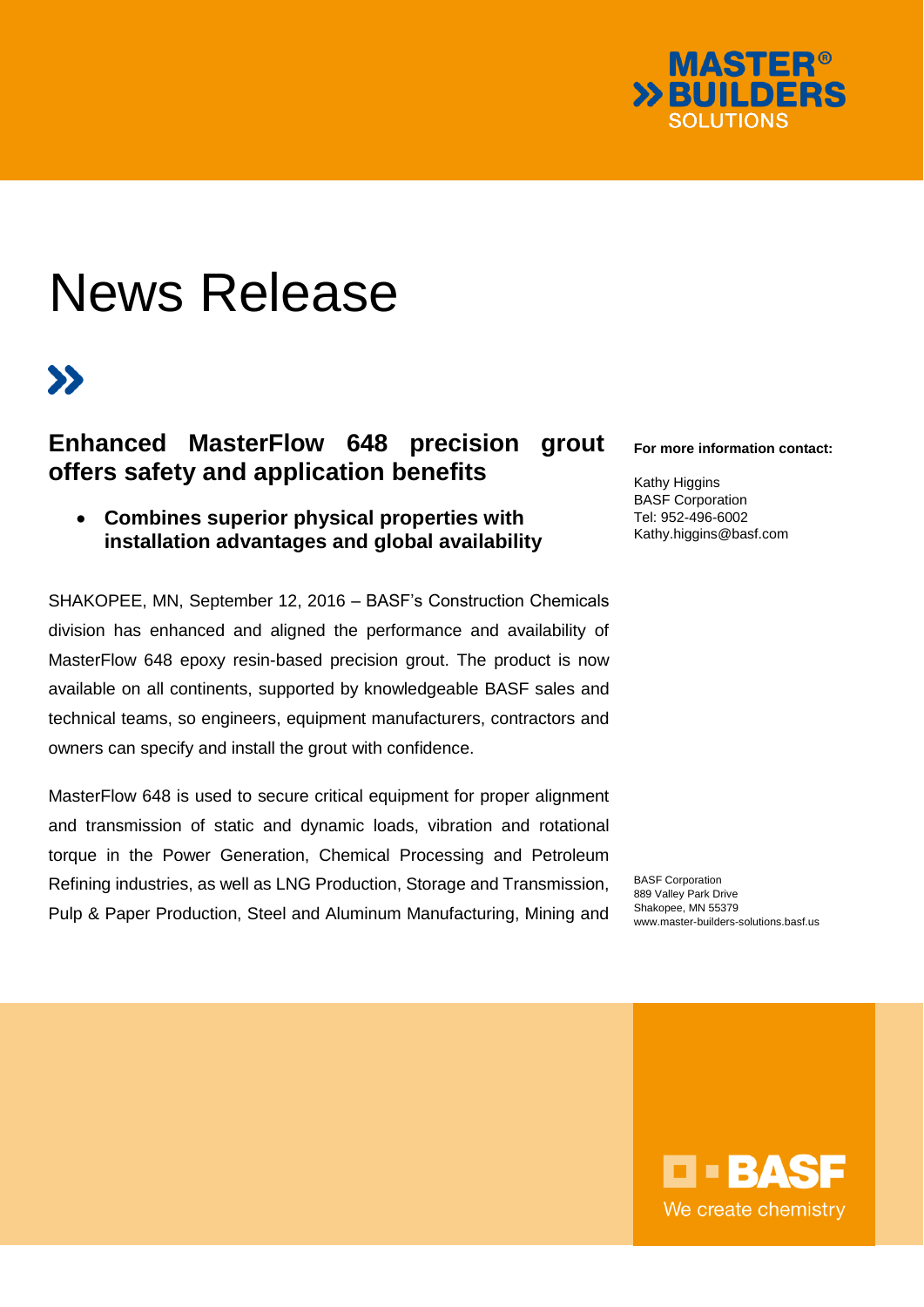other industries.

BASF has applied advanced chemistry to balance the physical properties of the grout with the sometimes difficult yet also very important application enablers of flow and working time, to provide uncompromised and durable support, protecting the equipment investment by improving reliability, operating efficiency and life cycle of machinery.

MasterFlow 648 meets the requirements of relevant grout specifications, standards and practice documents in all regions of the world, such as API 686, ASTM C579 and many more international and local standards. The product delivers high early and ultimate compressive strengths to allow rapid commissioning of equipment or fast return to service in shut downs. It is formulated to also achieve additional important and related performance properties such as High Effective Bearing Area of the grout for even load distribution; minimal shrinkage and low creep to provide full baseplate contact under load and over long periods of time to maintain machinery alignment; as well as the ability of the grout to withstand elevated service temperatures and chemical exposure.

Contractors appreciate the improvements in safety and installation characteristics, including reduced dust in material mixing, low odor, soap and water clean-up, and superior flow allowing placement flexibility. MasterFlow 648 is formulated to be poured or pumped, and a high flow mix can be used to meet challenging installation scenarios. BASF Construction Chemicals teams around the world work closely with design professionals, equipment manufacturers and plant owners to provide detailed technical assistance and independent testing results, and support contractors with guidance on the correct mixing, application, finishing and testing procedures.

For further information, please visit [www.masterflow-648.basf.com](http://www.masterflow-648.basf.com/)

#### **About Master Builders Solutions from BASF**

Master Builders Solutions is BASF's brand of advanced chemical solutions for construction. The Master Builders Solutions brand is built on the experience gained from more than 100 years in the construction industry. The comprehensive portfolio under the Master Builders Solutions brand encompasses lasting solutions for new construction, maintenance, repair and renovation of structures: Concrete admixtures, cement additives,